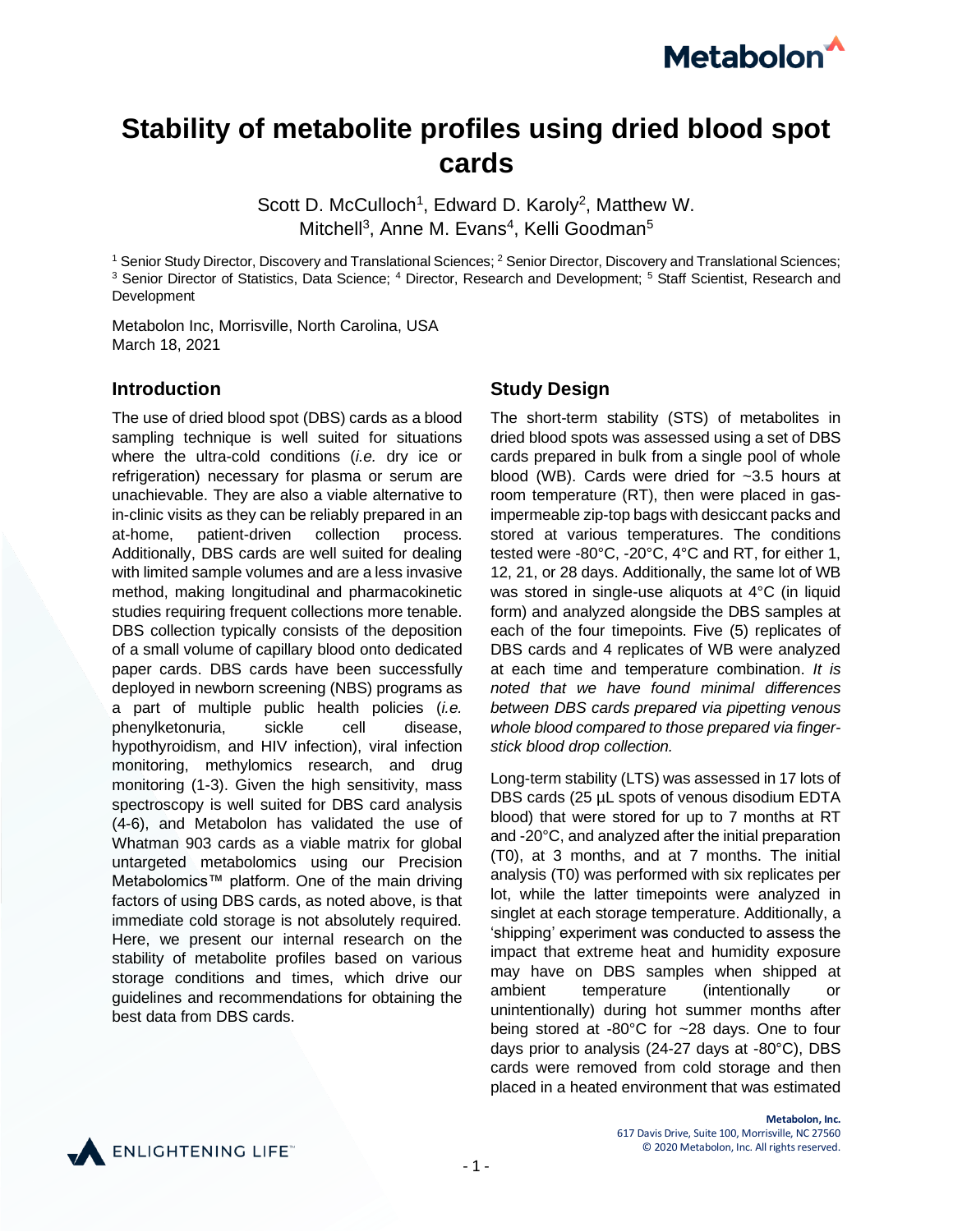**Metabolon** 



**Figure 2** – Biochemical counts per temperature and timepoint. Each set of bars represents the number of biochemicals detected in at least 75% of samples at each temperature for DBS cards (color bars) and WB stored at 4°C (bar bars). *RT, room temperature; WB, liquid whole blood.*

to mimic possible (non-ideal) shipping conditions: approximately 35°C for between 1-4 days prior to analysis (but still in sealed bags with desiccant packs).

All STS, LTS, and Shipping study samples were processed using the standard extraction protocol developed by Metabolon for DBS cards (7). Briefly, 2 x 6 mm punches per card were soaked in water, followed by the addition of extraction solution and 4 minutes of shaking. After removal of the extraction solution to a fresh well, all proceeding steps followed Metabolon's normal workflow for sample analysis (UPLC-MS/MS, automated peak identification, data curation, statistics). We assigned a Stability Outcome to each biochemical by comparing adjacent timepoints to each other, looking at individual time-course plots, calculating the %CV across timepoints for biochemicals with >75% fill at all four timepoints, and imposing a foldchange requirement of <25% with significance of *p*<0.05). The following stability categories are used in analyses:

*Stable* – No significant changes occur between 1- 28 days of storage.

*Stabilize* – Significant intensity changes at early times but none at later timepoints.

*Limited stability* - No significant changes at early timepoints but they are observed at later time points

*Unstable* – Significant changes throughout all time points (no signs of stabilization).

*Inconclusive* – Insufficient data. More timepoints necessary to establish a stability outcome.

### **Results**

### *Short-term stability*

First looking at the comparison of metabolite profile stability over time at a given temperature, we calculated the total number of biochemicals present in at least 3 of the 4 timepoints independently at each temperature. Between 587 and 657 biochemicals passed this criterion (**Figure 1**; *note scale of X-axis*). Using a more conservative level of 100% detection across timepoints, we calculated between 518 and 543 biochemicals with the same overall trends and proportions. At all temperatures, the lowest numbers were detected at the 12-day timepoint, and at all timepoints higher number of biochemicals were detected at higher storage temperatures. This is most likely due to degradation of labile biochemicals into one or more breakdown products. Regardless, in both cases the variation was relatively minor, with coefficients of variation (CV) between 1.1-2.5% across temperatures at each timepoint and 2.2-3.9% across timepoints per temperature.

The results (**Figure 2**) indicate that within the first 12 days of storage a "stabilization effect" occurred



**Figure 1 -** Proportion of biochemicals at each temperature assigned to each Stability category (n~500 for being present in >75% of samples at all time points). Green indicates stability across days 1-28, blue indicates stability after 12-21 days of storage, and red indicates limited or no stability over the 28-day storage period. *RT, room temperature; WB, liquid whole blood. STS, short term stability effect.*

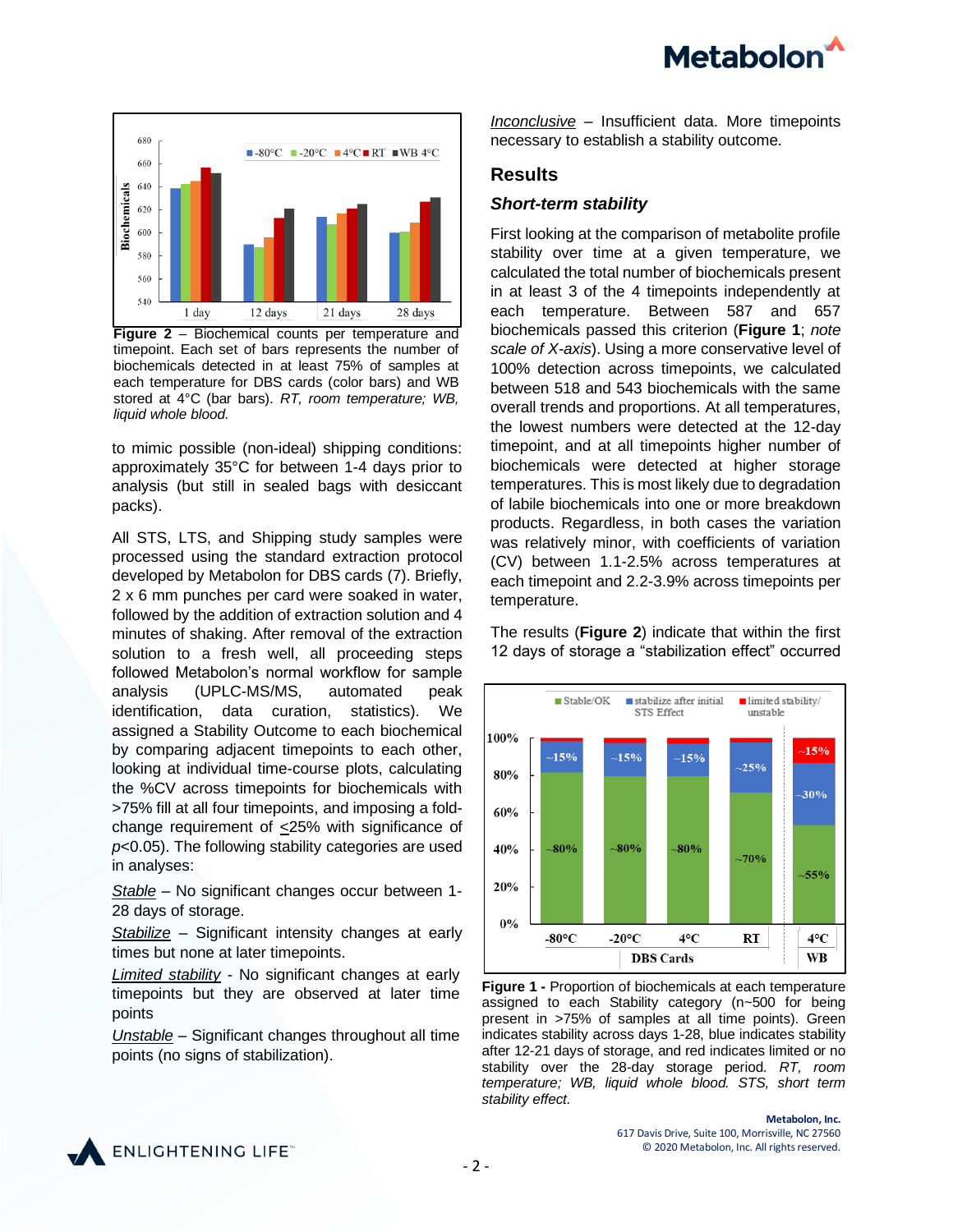# **Metabolon**



**Figure 3** - Percentage of biochemicals with response differences >25% when compared to -80°C storage. There were approximately 575 biochemicals detected in at least 75% of samples at each temperature. *RT, room temperature.*

for approximately one-half to two-thirds of affected biochemicals at <4°C or RT, respectively, while in liquid form only one-third of affected biochemicals showed stability after the first 12 days. Combined with stable biochemicals, ~90% of the 500 biochemicals were stable or stabilized after the first 12 days when stored as DBS, regardless of storage temperature. The blue bars in Figure 2 include all biochemicals that demonstrated a stabilization effect within the first 2-3 weeks of storage, while the red bars illustrate the improved stability achieved when in dried form, as liquid WB contained ~10% more biochemicals with instability throughout the first 28 days (and showed no signs of stabilization). DBS stored cold or frozen resulted in the best stability, with ~10% more stable biochemicals than when stored at RT (80% vs 70%, respectively). We did note that RT storage affected more Lipids and Xenobiotics relative to other Super Pathways. However, most of the affected Lipids were among those that stabilized within the first 2–3 weeks.

We also considered the stability of DBS cards in comparison to the 'gold standard' condition of plasma: immediate storage (after drying) at -80°C (**Figure 3**). RT storage resulted in 14% of biochemicals showing significant differences overnight (Day 1, RT vs -80°C), while another 7% of biochemicals changed by Day 12. Less than 10% of biochemicals showed significant differences when stored at 4°C or -20°C, compared to -80°C for the same periods of time.

### *Long-term stability*

Long-term storage stability was assessed by analyzing DBS cards stored for 3 months and 7 months. At -20°C, approximately 1.5-fold fewer biochemicals were affected within the seven-month test period compared to RT storage (27% vs 43% of 486 biochemicals analyzed; **Figure 4**). Around 83% and 64% of biochemicals were stable for at least three months (solid and hatched green bars) at -20°C and RT, respectively (<25% change, *p*<0.05). Another ~10–20% (blue bars) exhibited an initial stability effect after collection (at least within the first three months, but likely sooner as demonstrated in the STS evaluation), but then stabilized and remained stable up to seven months. Importantly, within most Super Pathways, greater than 50% of all biochemicals (with many over 70%) were stable or stabilized at 7 months of storage, even at RT. Only Cofactors/Vitamins (RT) and Peptides (-20°C) did not achieve this level of stability. While not formally analyzed, it is expected that the results for storage at 4°C would be intermediate to RT and -20°C, while storage at -80°C would be on par or likely better than



**Figure 4** - Proportion of biochemicals (n=486) assigned to each long-term stability category at -20°C and RT (*room temperature*). Solid green indicates stability up to 7 months, hatched green indicates stability for at least 3 months but less than 7 months, blue indicates stabilization occurred between 0 and 3 months and remained stable through 7 months, and red indicates limited or no stability over the 7-month time course.



**Metabolon, Inc.** 617 Davis Drive, Suite 100, Morrisville, NC 27560 © 2020 Metabolon, Inc. All rights reserved.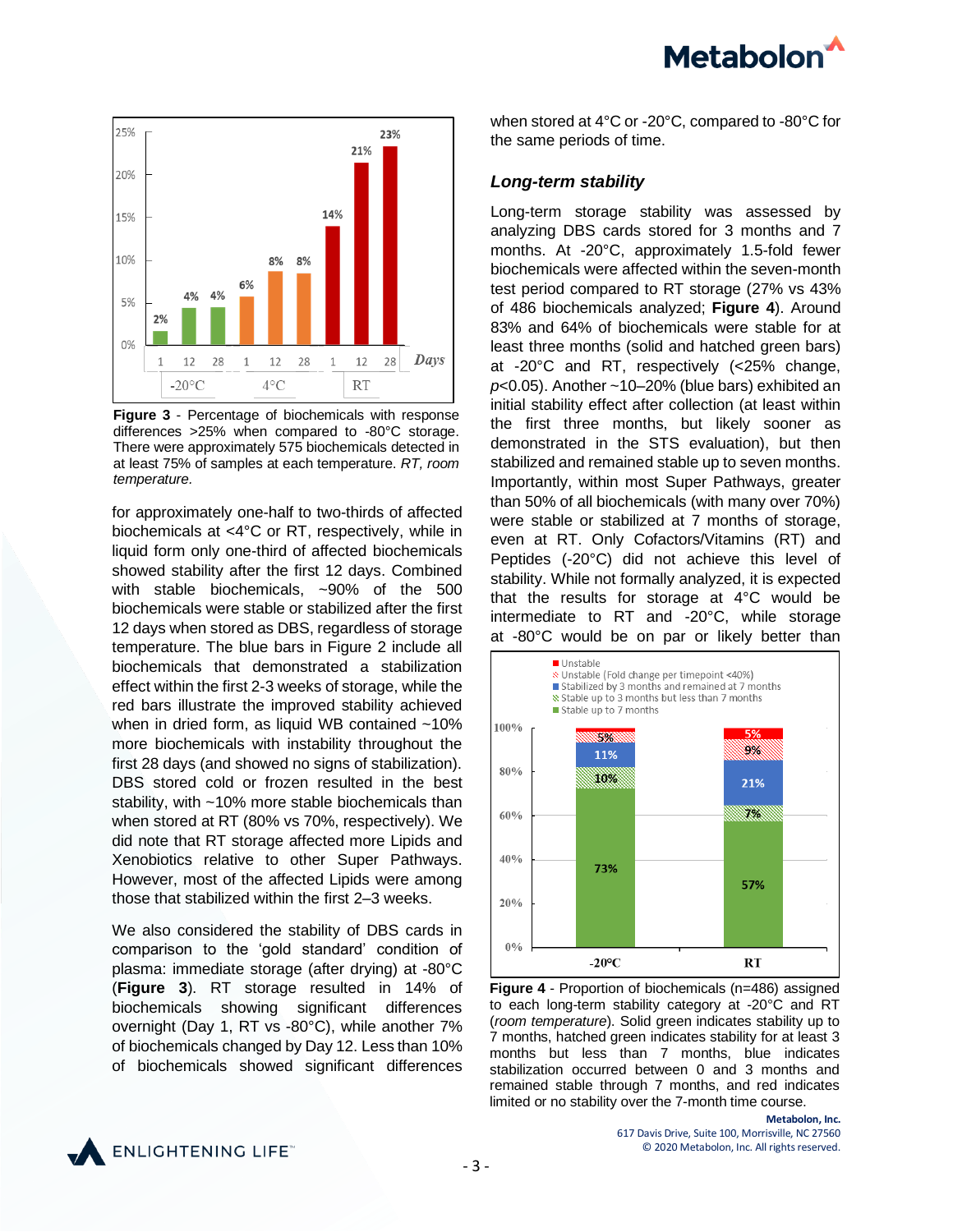



**Figure 5** - Relative frequency of stability classes per Super pathway assessing non-ideal shipping conditions (high heat) compared to storage at -80°C. Samples were removed from -80°C and stored for up to 4 days at approximately 35°C to mimic unfavorable shipping conditions (*i.e.*, loss of dry ice during summer months).

storage at -20°C. Additionally, we have noted from internal usage that the stability of DBS cards stored at -80°C can extend up to several years.

### *Shipping Stability*

An experiment was conducted to assess the impact of extreme heat exposure (*i.e.* shipped under nonideal conditions): DBS cards were stored at approximately 35°C for 8-10 hours per day for 1-4 days prior to analysis. Remarkably, compared to continued storage at -80°C (and presumably shipping on dry ice), 93% (554/599) of biochemicals were either not affected (71%) or showed an initial change in intensity that stopped changing by the

fourth day (22%). There were four Super Pathways that showed some increased instability due to these storage conditions: Lipids, amino acids, Unnamed, and Nucleotides. Of the only 7% of all biochemicals that had limited or no signs of stability, they constituted between 3–12% of these four Super Pathways. In other words, ≥88% of biochemicals in each Super Pathways were stable or stabilized within 4 days, as illustrated in **Figure 5**. Of the 175 total biochemicals that were altered with time, the majority exhibited an increase in signal intensity over time, a trend that was consistent across all Super Pathways.

### **Conclusions**

The results presented herein from the STS, LTS, and Shipping experiments provide several guidelines regarding our recommended storage conditions for DBS cards. First, they indicate that after appropriate drying of the blood sample on the card (generally at least 3-4 hours at RT), the colder the storage temperature (down to -80°C), the better the data quality. *It is storage temperature rather than duration that has the largest influence on the frequency and magnitude of stability effects, and on the specific classes of biochemicals affected.* Free fatty acids, phospholipids, and biochemicals that are more prone to oxidation reactions are differentially altered at very low (-80°C) or more elevated temperatures (RT). We expect at least 3 months of stability at -20°C (94% of biochemicals) and RT (85% of biochemicals) when analyzed after the 3-week stabilization period. At colder temperatures, storage up to 7 months can also be a viable option (and may extend beyond this



**Figure 6 -** Graph representing the effect of storage temperature on the magnitude of change and the stabilization effect by Week 3 that occurs for stability-sensitive biochemicals. *This image is a representation of the findings described in the document but is not a direct plotting of the specific data presented.*